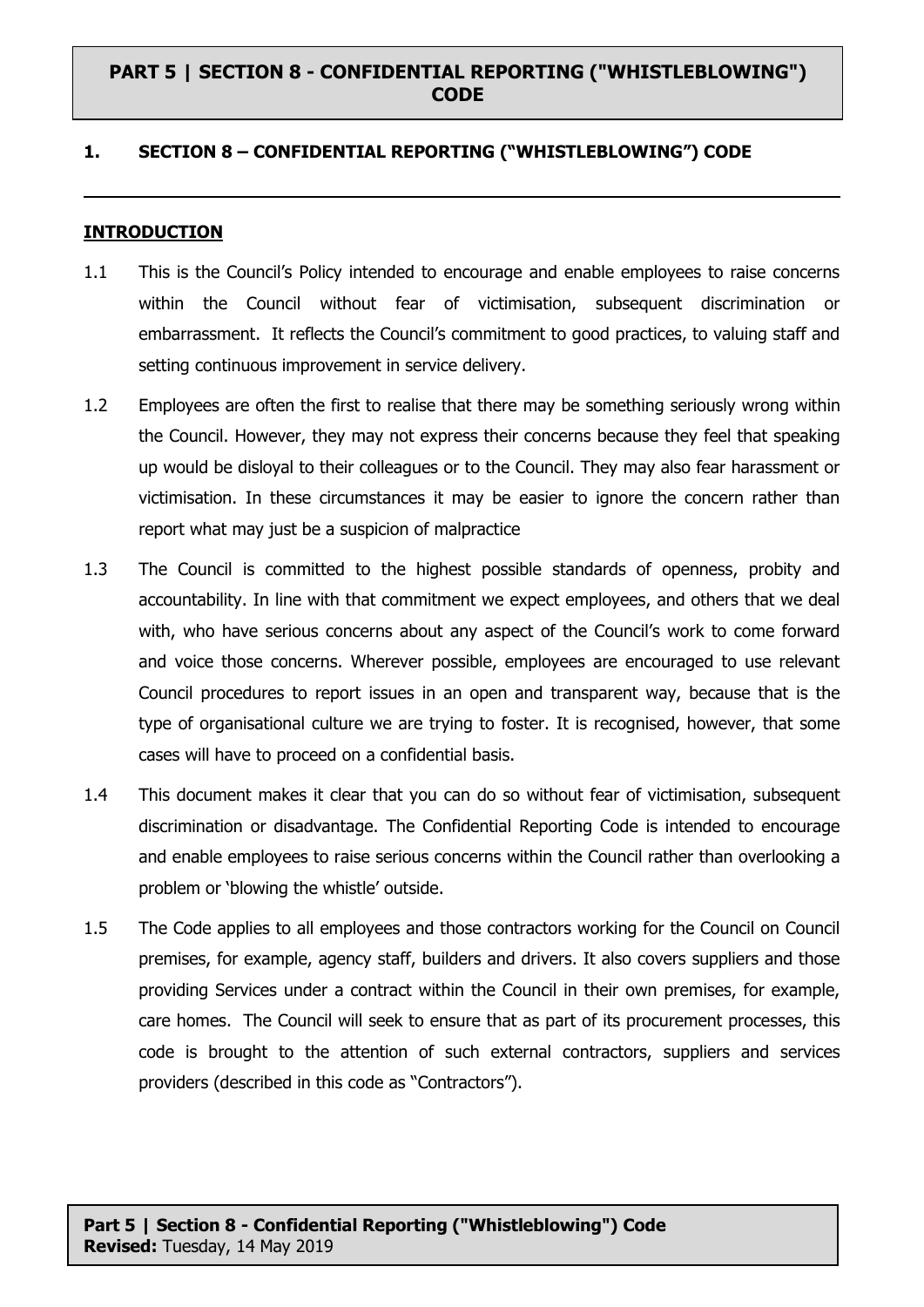- 1.6 These procedures are in addition to the Council's complaints procedures and other statutory reporting procedures applying to some Services. If asked, employees should make service users aware of the existence of these procedures.
- 1.7 This Code has been discussed with the relevant trade unions and professional organisations and has their support.

### **2. Aims and Scope of the Code**

- 2.1 This code aims to:
	- 2.1.1 Encourage you to feel confident in raising serious concerns and to question and act upon concerns about practice.
	- 2.1.2 Provide avenues for you to raise those concerns and receive feedback on any action taken.
	- 2.1.3 Ensure that you receive a response to your concerns and that you are aware of how to pursue them if you are not satisfied.
	- 2.1.4 Reassure you that you will be protected from possible reprisals or victimisation.
- 2.2 There are existing procedures in place to enable you to lodge a grievance relating to your own employment or you consider that you are being harassed due to your race, sex or age, or if you are concerned about health and safety risks. The Confidential Reporting Code is intended to cover major concerns that fall outside the scope of other procedures.
- 2.3 These include:
	- 2.3.1 conduct which is an offence or a breach of law;
	- 2.3.2 disclosures related to miscarriages of justice;
	- 2.3.3 health and safety risks, including risks to the public as well as other employees;
	- 2.3.4 damage to the environment;
	- 2.3.5 the unauthorised use of public funds;
	- 2.3.6 possible fraud and corruption;
	- 2.3.7 sexual or physical abuse of clients;
	- 2.3.8 any attempt to prevent disclosure of any of the above;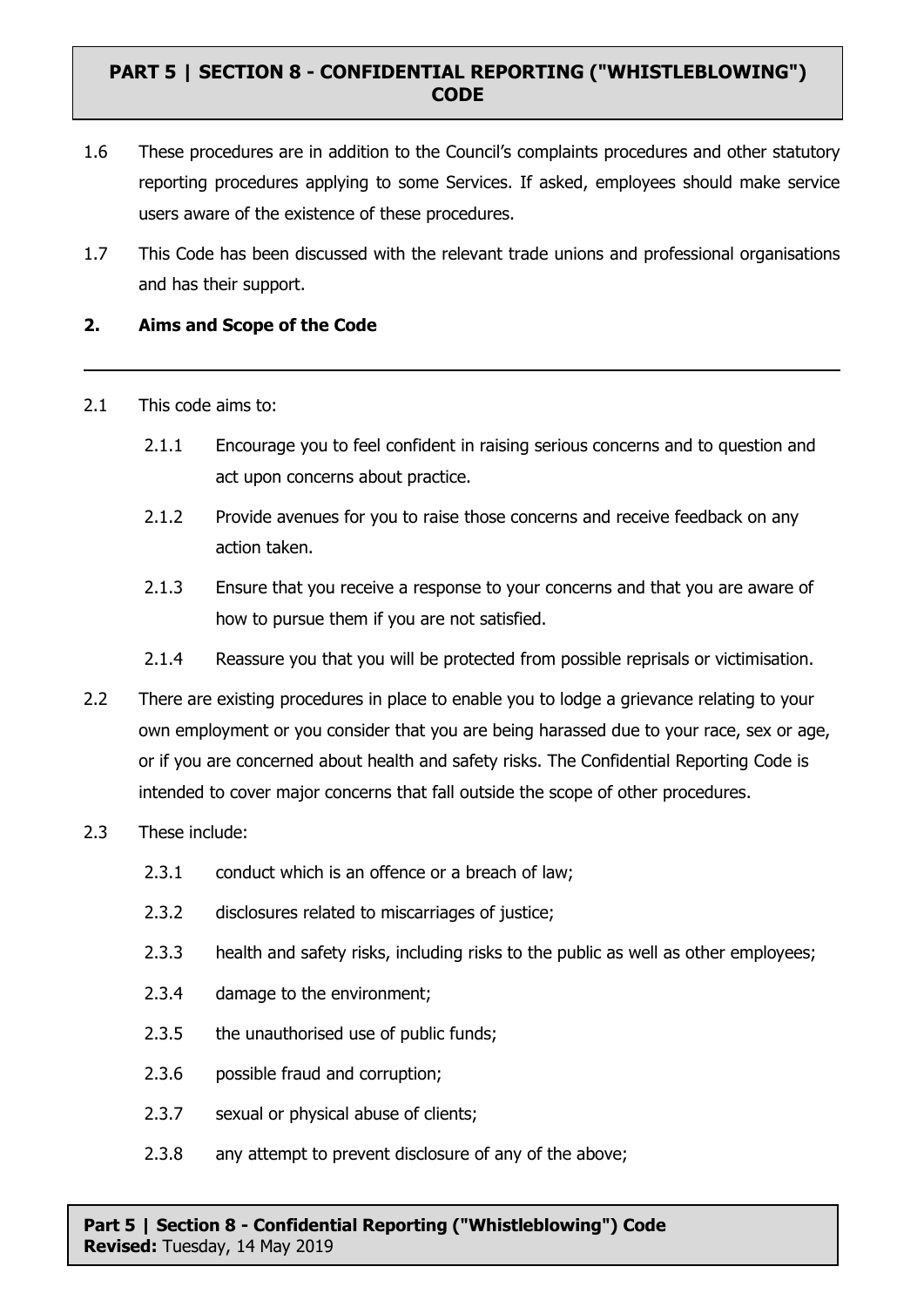- 2.3.9 other unethical conduct.
- 2.3.10 Thus, any serious concerns that you have about any aspects of service provision or the conduct of officers or members of the Council or others acting on behalf of the Council can be reported under the Confidential Reporting Code.
- 2.4 This may be about something that:
	- 2.4.1 makes you feel uncomfortable in terms of known standards, your experience or the standards you believe the Council subscribes to;
	- 2.4.2 is against the Council's Constitution and policies;
	- 2.4.3 falls below established standards of practice;
	- 2.4.4 amounts to improper conduct.

#### **3. Safeguards**

- 3.1 The Council is committed to good practice and high standards and wants to be supportive of employees.
- 3.2 The Council recognises that the decision to report a concern can be a difficult one to make. If you believe what you are saying is true and the statement is made in good faith, you should have nothing to fear because you will be doing your duty to your employer and those for whom you are providing a service.
- 3.3 The Council will not tolerate any harassment or victimisation, including informal pressures, and will take appropriate action to protect you when you raise a concern in good faith. This action will depend on the type of concern and specific service arrangements. On very rare occasions, you may be asked whether you would be prepared to obtain further information.
- 3.4 This would be entirely at your discretion and a full risk assessment would be completed, prior to such a course of action being agreed.
- 3.5 Any investigation into allegations of potential malpractice will not influence or be influenced by any disciplinary or redundancy procedures that already affect you.

#### **4. Confidentiality**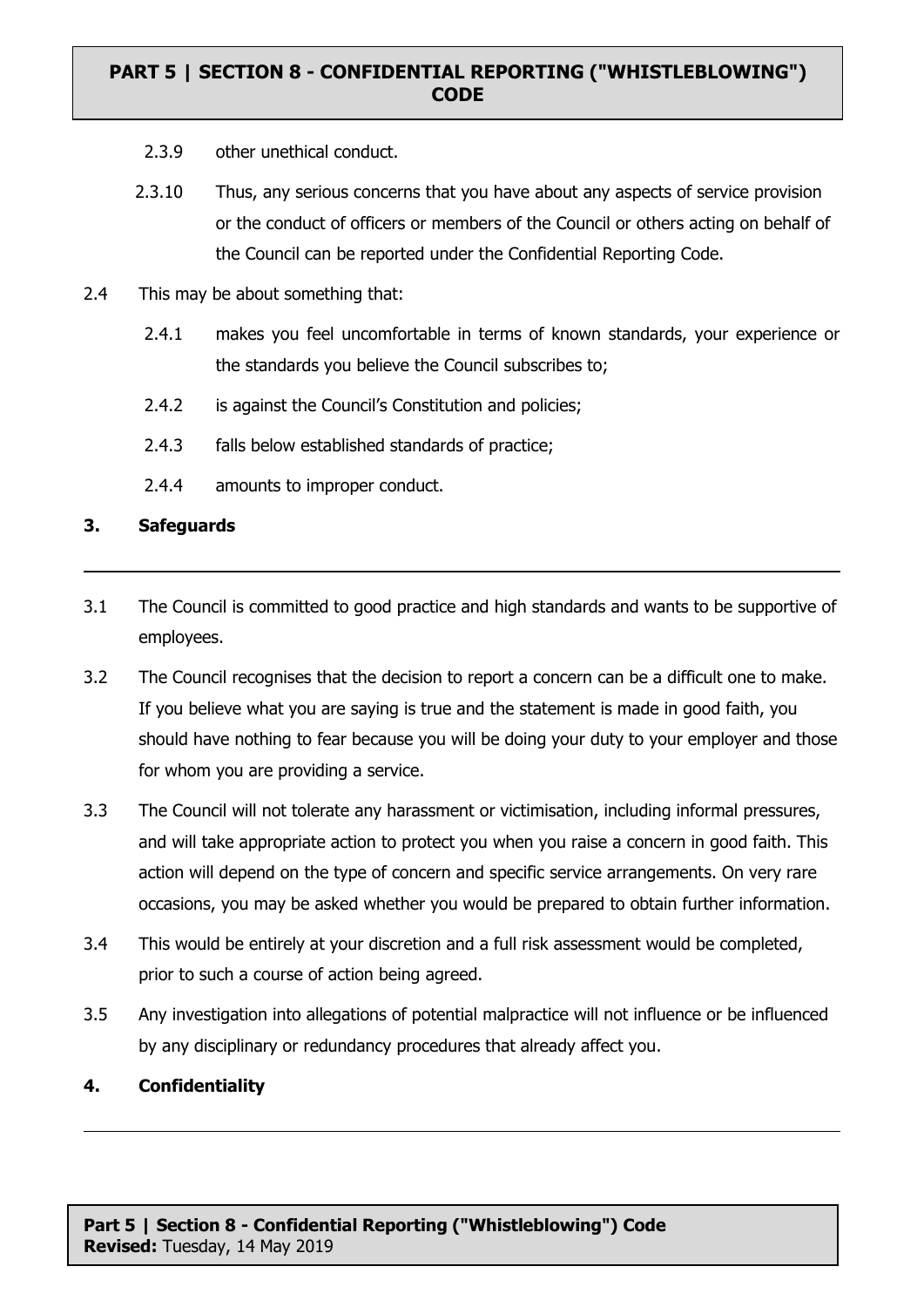4.1 All concerns will be treated in confidence and every effort will be made not to reveal your identity if you so wish. Any breach of confidentiality will be regarded as a serious matter and will be dealt with accordingly. At the appropriate time, however, you may need to come forward as a witness. If you wish to be supported by a representative of your choice, then this would be available to you.

### **5. Anonymous Allegations**

- 5.1 This Code encourages you to put your name to your allegation whenever possible.
- 5.2 Concerns expressed anonymously are much less powerful but will be considered at the discretion of the Council.
- 5.3 In exercising this discretion, the facts to be taken into account would include:
	- 5.3.1 the seriousness of the issues raised;
	- 5.3.2 the credibility of the concern; and
	- 5.3.3 the likelihood of confirming the allegation from attributable sources.

#### **6. Untrue Allegations**

6.1 If you make an allegation in good faith, but it is not confirmed by the investigation, no action will be taken against you. If, however, you make an allegation frivolously, maliciously or for personal gain, disciplinary action may be taken against you.

### **7. How to Raise a Concern**

This procedure applies to Council employees and contractors.

- 7.1 As a first step, you should normally raise concerns with your immediate line manager or their superior. This depends, however, on the seriousness and sensitivity of the issues involved and who is suspected of the malpractice. For example, if you believe that senior management is involved, you should approach the Chief Executive, the Head of Law and Democracy or, the Head of Finance, Revenues and Benefits.
- 7.2 Concerns may be raised verbally or in writing. Staff who wish to make a written report are invited to use the following format: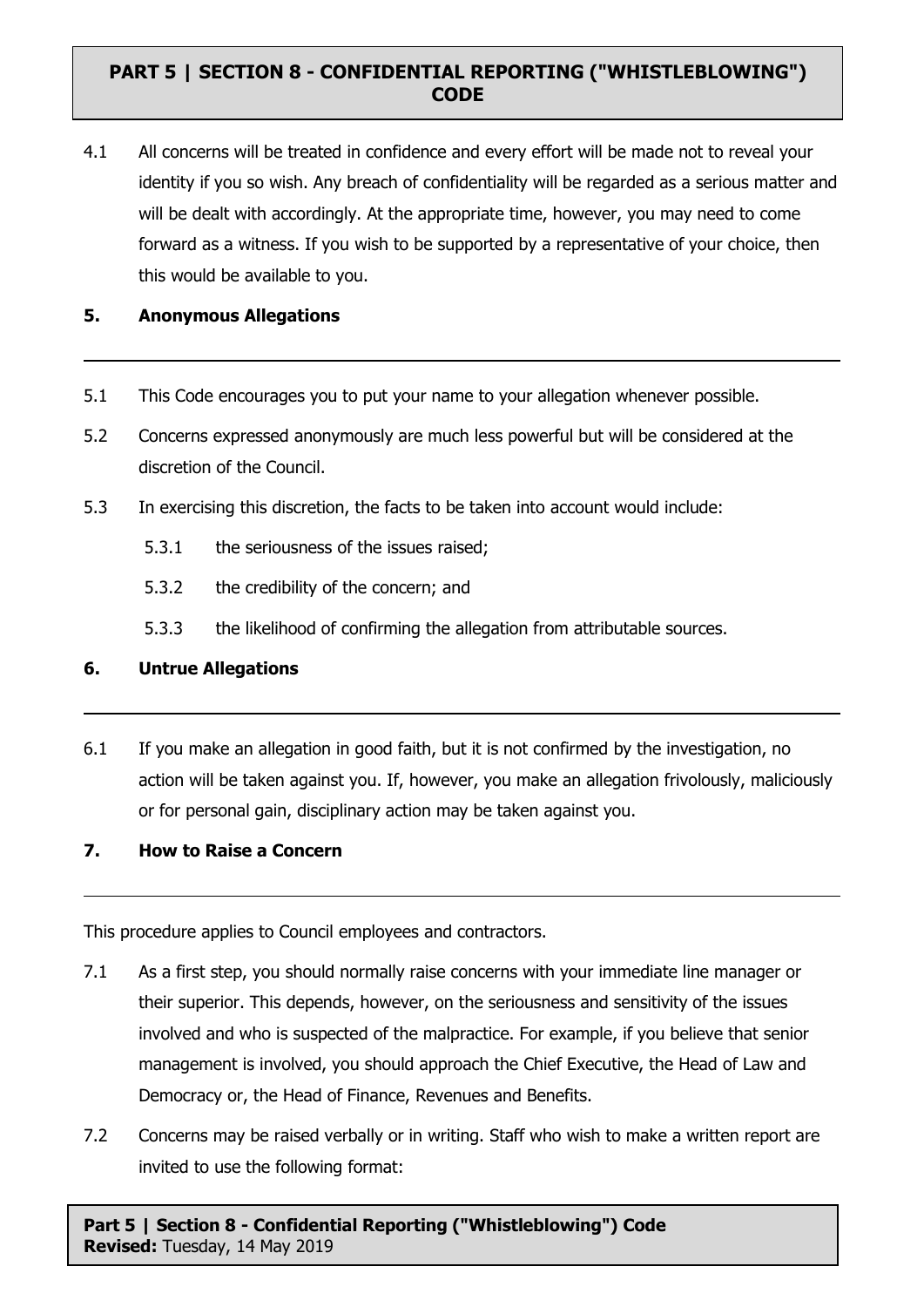- 7.2.1 the background and history of the concern, giving relevant dates;
- 7.2.2 the reason why you are particularly concerned about the situation.
- 7.3 Although you are not expected to prove beyond doubt the truth of an allegation, you will need to demonstrate to the person contacted that there are reasonable grounds for your concern.
- 7.4 Advice/guidance on how to pursue matters of concern may be obtained from the Head of Finance Senior Auditor.
- 7.5 Alternatively, you may wish to seek advice from a person independent of the Council. In this case you should contact the Council's External Auditors. You may wish to consider discussing your concern with a colleague first and you may find it easier to raise the matter if there are two or more of you who have had the same experience or concerns.
- 7.6 You may invite your trade union, professional association representative or a friend to be present during any meetings or interviews in connection with the concerns you have raised.

### **8. How the Council will Respond**

- 8.1 The Council will respond to your concerns. Do not forget that testing out your concerns is not the same as either accepting or rejecting them.
- 8.2 Where appropriate, the matters raised may:
	- 8.2.1 be investigated by management, internal audit, or through the disciplinary process;
	- 8.2.2 be referred to the police;
	- 8.2.3 be referred to the external auditor;
	- 8.2.4 form the subject of an independent inquiry.
- 8.3 In order to protect individuals and those accused of misdeeds or possible malpractice, initial enquiries will be made to decide whether an investigation is appropriate and, if so, what form it should take. The overriding principles, which the Council will have in mind, are your well-being and the public interest. Concerns or allegations that fall within the scope of specific procedures (for example, child protection or discrimination issues) will normally be referred for consideration under those procedures.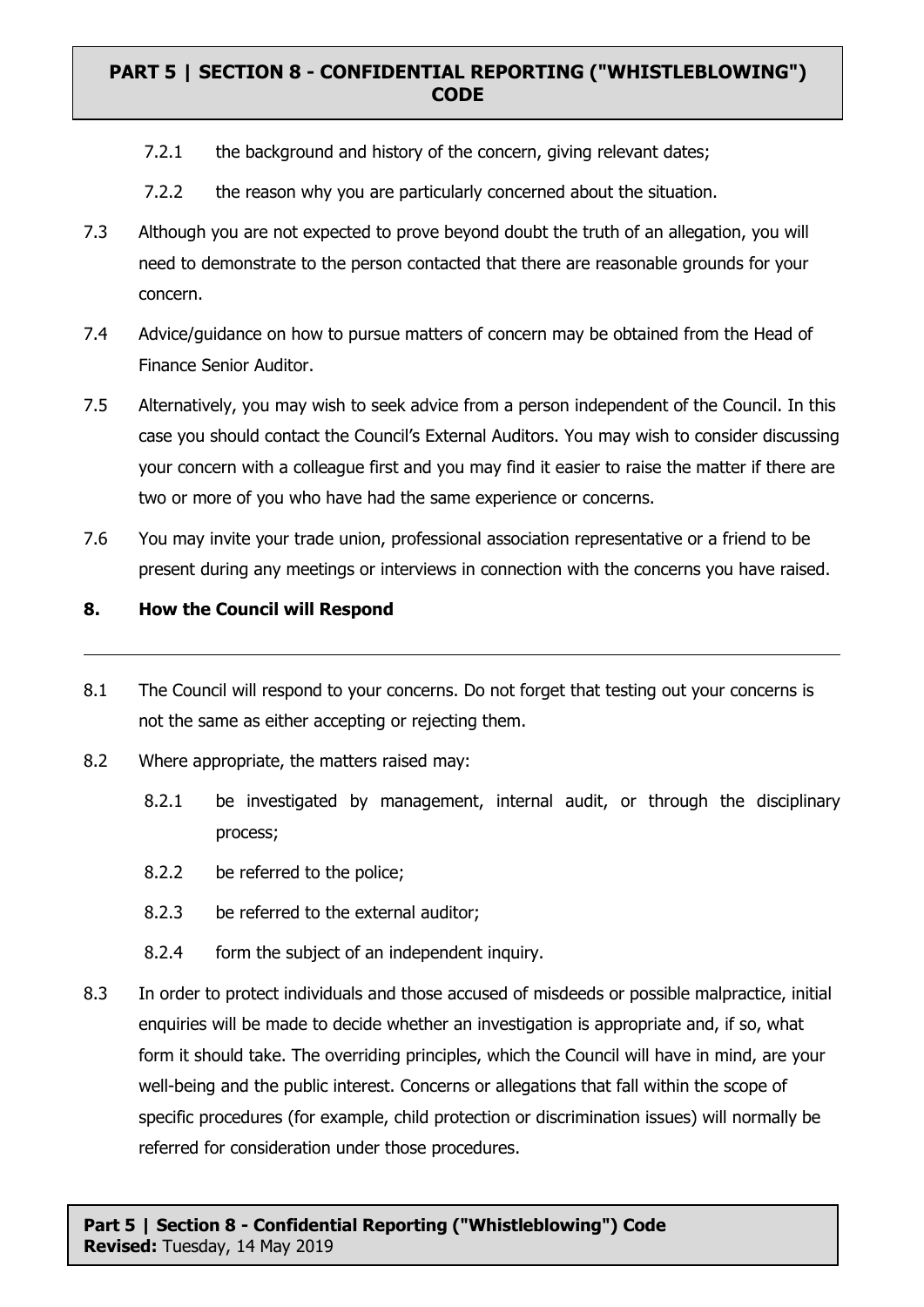- 8.4 Some concerns may be resolved by agreed action without the need for investigation. If urgent action is required this will be taken before any investigation is conducted.
- 8.5 Within ten working days of a concern being raised, the person with whom you have raised your concerns will write to you:
	- 8.5.1 acknowledging that the concern has been received;
	- 8.5.2 indicating how we propose to deal with the matter;
	- 8.5.3 giving an estimate of how long it will take to provide a final response;
	- 8.5.4 telling you whether any initial enquiries have been made;
	- 8.5.5 supplying you with information on staff support mechanisms; and
	- 8.5.6 telling you whether further investigations will take place and if not, why not.
- 8.6 The amount of contact between the Officers considering the issues and you will depend on the nature of the matters raised, the potential difficulties involved and the clarity of the information provided. If necessary, the Council will seek further information from you.
- 8.7 However, should this further information need to be gleaned by you, from another person, without them being made aware of your involvement in the confidential reporting process, specific procedures will need to be applied.
- 8.8 Should a manager believe that this additional information may assist the enquiry, and that the information can only be obtained by you, no action will be taken until the matter has been referred to the Head of Law and Democracy, for a decision to be made as to whether such a course of action is both necessary and proportionate.

#### **IMPORTANT**

- 8.9 Managers must not, under any circumstances, ask an individual to obtain further information covertly, from another person, without following this procedure. Failure to do so may infringe Human Rights and render the Council liable to legal action.
- 8.10 Where any meeting is arranged, off-site if you so wish, you can be accompanied by a union or professional association representative or a friend.
- 8.11 The Council will take steps to minimise any difficulties which you may experience as a result of raising a concern. For instance, if you are required to give evidence in criminal or